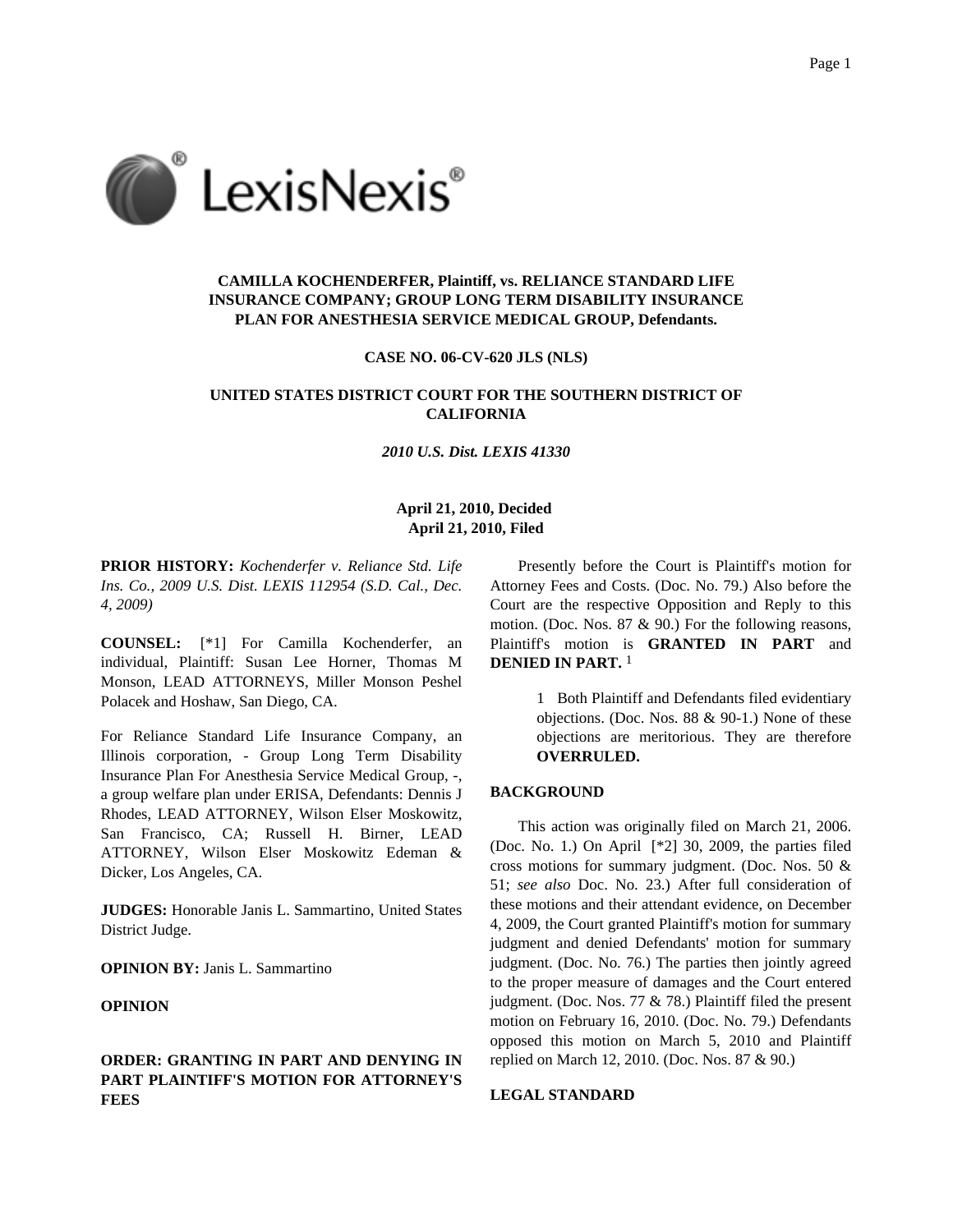The Ninth Circuit has recognized that "[l]awyers must eat, so they generally won't take cases without a reasonable prospect of getting paid." *Moreno v. City of Sacremento, 534 F.3d 1106, 1111 (9th Cir. 2008)*. In recognition of this need to be compensated for work performed the Employee Retirement Income Security Act of 1974 (ERISA) grants the Court discretion to "allow a reasonable attorney's fee and cost of action to either party." *29 U.S.C. § 1132(g)(1)*; *see also Hummell v. S.E. Rykoff & Co., 634 F.2d 446, 452 (9th Cir. 1980)*.

The Ninth Circuit has instructed [\*3] that there are five factors for a district court to consider when determining whether to exercise its discretion under *section 1132*: "(1) the degree of the opposing parties' culpability or bad faith; (2) the ability of the opposing parties to satisfy an award of fees; (3) whether an award of fees against the opposing parties would deter others from acting under similar circumstances; (4) whether the parties requesting fees sought to benefit all participants and beneficiaries of an ERISA plan or to resolve a significant legal question regarding ERISA; and (5) the relative merits of the parties' positions." *Hummell, 634 F.2d at 453* (citations omitted). However, "[o]rdinarily, if a plan participant or beneficiary prevails in an action to enforce his rights under the plan, recover of attorneys' fees is appropriate, absent special circumstances making an award unjust." *Canseco v. Constr. Laborers Pension Trust for S. Cal., 93 F.3d 600, 609-10 (9th Cir. 1996)*.

In making an attorney's fee award, the Court must apply "the hybrid lodestar/multiplier approach used by the Supreme Court in *Hensley v. Eckerhart, 461 U.S. 424, 103 S. Ct. 1933, 76 L. Ed. 2d 40 (1983)*." *Van Gerwen v. Guarantee Mut. Life Co., 214 F.3d 1041, 1045 (9th Cir. 2000)*. [\*4] This "approach has two parts. First, a court determines the 'lodestar' amount by multiplying the number of hours reasonably expended on the litigation by a reasonable hourly rate. The party seeking an award of fees must submit evidence supporting the hours worked and the rates claimed. A district court should exclude from the lodestar amount hours that are not reasonably expended because they are 'excessive, redundant, or otherwise unnecessary.' Second, a court may adjust the lodestar upward or downward using a 'multiplier' based on factors not subsumed in the initial calculation of the lodestar. The lodestar amount is presumptively the reasonable fee amount, and thus a multiplier may be used to adjust the lodestar amount upward or downward only in 'rare' and 'exceptional' cases, supported by both

'specific evidence' on the record and detailed findings by the lower courts that the lodestar amount is unreasonably low or unreasonably high." *Id.* (citations and certain internal quotation marks omitted).

#### **ANALYSIS**

# **I. SPECIAL CIRCUMSTANCES DO NOT WARRANT A DENIAL OF PLAINTIFF'S FEE REQUEST**

Defendants first argue that special circumstances warrant a wholesale denial of Plaintiff's motion. (Opp. at 2.) [\*5] They claim that because "Plaintiff repeatedly refused Reliance Standard's requests that she undergo an independent physical examination as required under the terms of the Policy and, thus, failed to cooperate with Reliance Standard's review and investigation of her claim," that her "own actions triggered the denial of her claim and the subsequent lawsuit." *(Id.)* Thus, a fee award "would likely have the perverse effect of encouraging participants to refuse to attend validly requested independent medical examinations as well as rewarding them for such refusal." *(Id.)*

The Court is unpersuaded that this is the type of unusual circumstance that would warrant a denial of all of the requested fees. Although the Court rejected Plaintiff's arguments regarding her obligation to attend the IME, that was insufficient grounds for Defendants' denial of her claim. *(See* Doc. No. 76 at 19.) Defendants still had volumes upon volumes of factual information indicating Plaintiff's disability. *(Id.)* Plaintiff has not engaged in such wrongful behavior that it would be unjust to grant fee here. And, given the particular circumstances of this case, it is highly unlikely that perverse consequences will flow [\*6] from this particular fee award.

## **II. THE** *HUMMELL* **FACTORS REQUIRE A FEE AWARD IN THIS CASE**

Next the Court finds that the *Hummell* factors require a fee award. As stated above, *Hummell* requires the Court to assess: "(1) the degree of the opposing parties' culpability or bad faith; (2) the ability of the opposing parties to satisfy an award of fees; (3) whether an award of fees against the opposing parties would deter others from acting under similar circumstances; (4) whether the parties requesting fees sought to benefit all participants and beneficiaries of an ERISA plan or to resolve a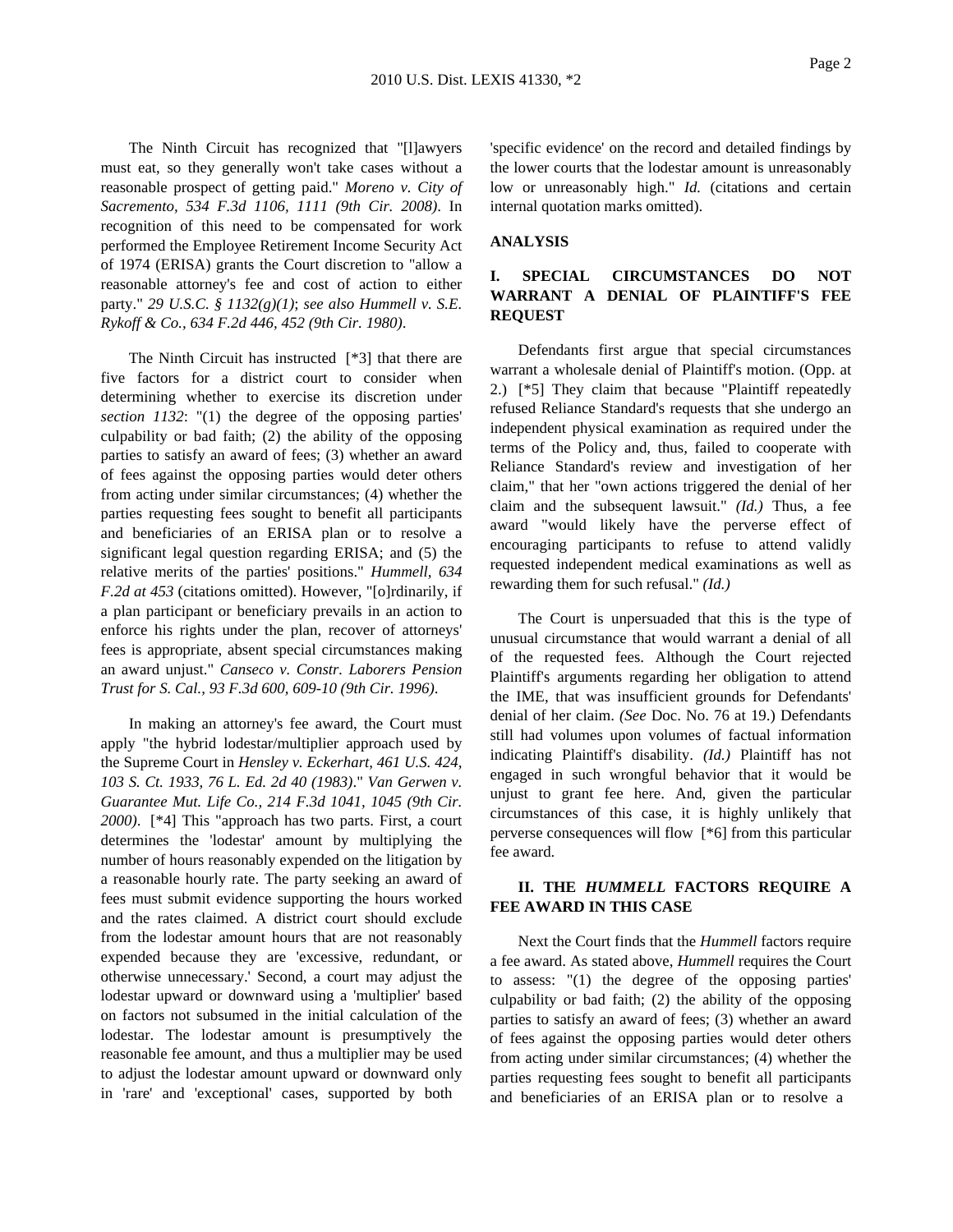significant legal question regarding ERISA; and (5) the relative merits of the parties' positions." *Hummell, 634 F.2d at 453* (citations omitted).

The first factor, bad faith or culpability, favors Plaintiff. Although there is no evidence that Defendants were malicious in denying Plaintiff's claim, their work was fraught with a lack of diligence and other miscues, such as failing to consider all of the available evidence. *(See, e.g.,* Doc. No. 76 at 8-9.) The second factor is uncontested. Defendants acknowledge that they "ha[ve] the financial ability to satisfy a fee award." (Opp. at 3.)

The third factor also [\*7] favors Plaintiff. Although the Court agrees that "ERISA plan fiduciaries should not be deterred from defending against claims they legitimately believe are precluded from coverage," that is not the relevant inquiry. (Opp. at 4.) Rather, the Court must determine "whether an award of fees . . . would deter others from acting under similar circumstances." In this case, an award serves to deter future fiduciaries from denying claims based on an inadequate and lopsided review of a clamant's medical information.

The fourth factor is neutral. Plaintiff's suit did not seek to benefit all participants and beneficiaries of her plan or to resolve a significant legal question regarding ERISA.

The final factor favors Plaintiff. Although Defendants' position was not plainly without merit, the Court is evaluating "the *relative* merit of the parties' positions." Here, Plaintiff's position was more meritorious than Defendants'.

Therefore, since four of the five *Hummell* factors support an award of fees, the Court finds that an attorney's fee is warranted in this case.

#### **III. PLAINTIFF'S REQUESTED HOURLY RATE**

Next the Court evaluates the hourly rate requested for each individual who worked on this motion. For [\*8] attorney Thomas M. Monson, Plaintiff requests \$ 495.00 per hour for work performed prior to January 1, 2009 and \$ 525.00 per hour for work performed on or after January 1, 2009. *(See* Memo. ISO Motion at 9.) For attorney Susan L. Horner, Plaintiff requests \$ 450.00 per hour for work performed prior to January 1, 2009 and \$ 500.00 per hour for work performed on or after January 1, 2009. *(See id.)* For paralegal Nancy Smith, Plaintiff requests \$

90.00 per hour for work performed prior to January 1, 2009 and \$ 125.00 per hour for work performed on or after January 1, 2009. *(See id.)* For paralegal Karen Gassaway, Plaintiff requests \$ 160.00 per hour. *(See id.* at 10.) And for paralegal Linda M. Collier, Plaintiff requests \$ 75.00 per hour. *(See id.)*

Plaintiff bears the burden of establishing that the hourly rates requested by her attorneys are reasonable. *See Welch v. Metro. Life Ins. Co., 480 F.3d 942, 946 (9th Cir. 2007)*. To meet that burden, she submits declarations from eleven other attorneys who handles ERISA matters. *(See* Doc. No. 83.) Each of these declarants opine that the rates requested are reasonable.

At the outset, the Court finds that the paralegal rates requested by Plaintiff [\*9] are reasonable. Defendants have not objected to this request so the Court will not delve into its reasoning in detail.

With respect to the attorney time, Defendants object that Mr. Monson's and Ms. Horner's rates are unsupported by the evidence presented. (Opp. at 8-9.) The Court agrees. The relevant question is whether a "private attorney[] of an ability and reputation comparable of that of prevailing counsel charge their paying clients for legal work of similar complexity." *Davis v. City & County of San Francisco, 976 F.2d 1536, 1545 (9th Cir. 1992)*, vacated in part on other grounds by *984 F.2d 345 (1993)*. "Generally, when determining a reasonable hourly rate, the relevant community is the forum in which the district court sits." *Camacho v. Bridgeport Fin., Inc., 523 F.3d 973, 979 (9th Cir. 2008)*.

Although Plaintiff submits numerous attorney declarations, those declarations fail to carry Plaintiff's burden. First, having reviewed all of the declarations, the Court finds that they do not establish that a paying client would pay Ms. Horner or Mr. Monson their requested rate for legal work of similar complexity. Neither Ms. Horner's declaration nor Mr. Monson's declaration states that [\*10] a paying client has ever paid them their requested rate for this type of work. As to the other declarations, they either do not offer evidence of what a paying client would actually pay, *(see, e.g.,* Fleishman Decl.) or they do not indicate that a paying client had paid this rate for comparable work, *(see, e.g.,* Dean Decl. P 5) or they do not indicate that these rates are reasonable within the Southern District of California. *(See, e.g.,* Padway Decl.)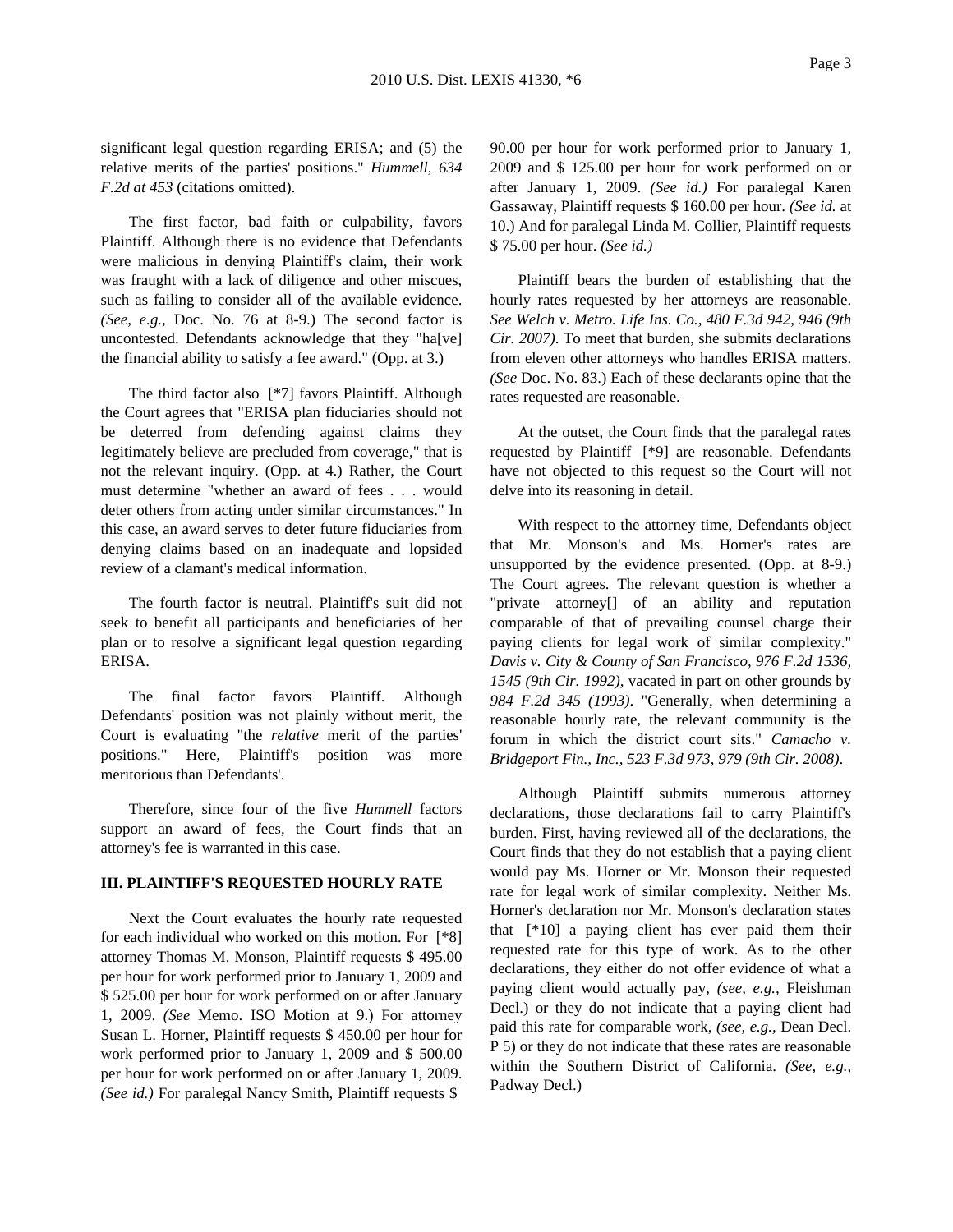Second, the value of these declarations is questionable because they are both self-serving and self-perpetuating. Each of these attorneys works on ERISA matters and claiming that the rates charged by Plaintiff's counsel, no matter how high, is in their own interest. A high award in this case would support the declarants' own high hourly rate requests in the future. Ultimately, the rates Plaintiff's attorneys request appear to have little basis in what an arms-length agreement with a paying client would produce.

Third, the Court agrees with Defendants that a bump in rates on January 1, 2009 is unjustified. (Opp. at 12.) At that time the American economy was struggling, to say the least. The legal market has been no better off with substantial [\*11] downward pressure on lawyers' hourly rates. The suggestion that a paying client would accept a fee hike during the midst of the most difficult economic period in recent memory is frankly absurd.

In light of the above, the Court finds that the reasonable rate for this type of work in the Southern District of California for Mr. Monson is \$ 425.00 per hour and the reasonable rate for Ms. Horner is \$ 400.00 per hour.

## **IV. NUMBER OF HOURS EXPENDED BY PLAINTIFF'S COUNSEL**

Finally the Court reviews the number of attorney hours spent on this matter. Plaintiff claims that Mr. Monson spent 87.8 hours on Plaintiff's case, Ms. Horner worked 904.9 hours, Ms. Smith worked 88.9 hours, Ms. Gassaway worked 0.4 hours, Ms. Collier worked 3.3 hours, and an unidentified paralegal worked 0.5 hours. *(See* Horner Decl. P 73; Supp. Horner Decl. P 42.) In reviewing Plaintiff's request, the Court must determine whether the number of hours listed were "reasonably expended on the litigation." *Welch, 480 F.3d at 945*. However, the Ninth Circuit has cautioned that "[b]y and large, the court should defer to the winning lawyer's professional judgment as to how much time he was required to spend on the case; after all, he [\*12] won, and might not have, had he been more of a slacker." *Moreno, 534 F.3d at 1112*.

Defendants do not object to the number of hours spent on this case by the paralegals. Therefore, finding these hours reasonable, the Court awards Plaintiff the requested hours.

As to Mr. Monson's and Ms. Horner's hours, Defendants have three criticisms. First, they argue that Plaintiff's counsel simply took too much time in the various tasks of this case. *(See* Opp. at 13-16.) They label the number of hours required to draft the complaint "mindboggling," and also complain about the time taken to amend that complaint, to oppose a motion for summary judgment, to file a cross motion for summary judgment, to review a second motion for summary judgment, and to file a reply brief. *(Id.* at 14.) Defendants argue that this Court should expect "efficiency" from Plaintiff's attorney's experience and knowledge of the case law. *(Id.)* The Court disagrees. This case contained numerous significant issues and several legal developments occurred during its pendency. Although the number of hours billed is high, it is not so high that the Court can find it unreasonable in light of the circumstances of this case. Moreover, [\*13] as the Ninth Circuit has suggested that courts keep "in mind that lawyers are not likely to spend unnecessary time on contingency fee cases in the hope of inflating their fees. The payoff is too uncertain, as to both the result and the amount of the fee." *Moreno, 554 F.3d at 1112*.

Second, Defendants accuse Plaintiff of "block billing." (Opp. at 16-17.) They claim that this "mak[es] it difficult to determine how much time was spent on a particular task and likely leading to a fee inflation of at least 30%." *(Id.* at 16.) They also claim that the Court should not give creedence to certain billing entries where Plantiff's attorney worked "all day" or "straight through" because they are "neither accurate nor contemporaneous." *(Id.* at 17.) Again, the Court must disagree. The tasks that Plaintiff lumps together are not the type of disparate activities that make it difficult to determine whether the time spent was reasonable. Instead they are all elements of a single larger task. Given the consonance of the acts, the Court does not find that the few instances which Defendants claim constitute block billing are unreasonable or require a reduction.

Finally, Defendants request that this Court deny [\*14] attorney fees "for work performed related to entirely unnecessary and unsuccessful pleadings." (Opp. at 17.) They argue that certain declarations which included information outside the administrative records were unnecessary to the Court's decision and were not reasonably spent. *(Id.)* Again, the Court finds no need for a reduction in hours. The declarations cited by Defendants were not frivolous or lacking an arguable